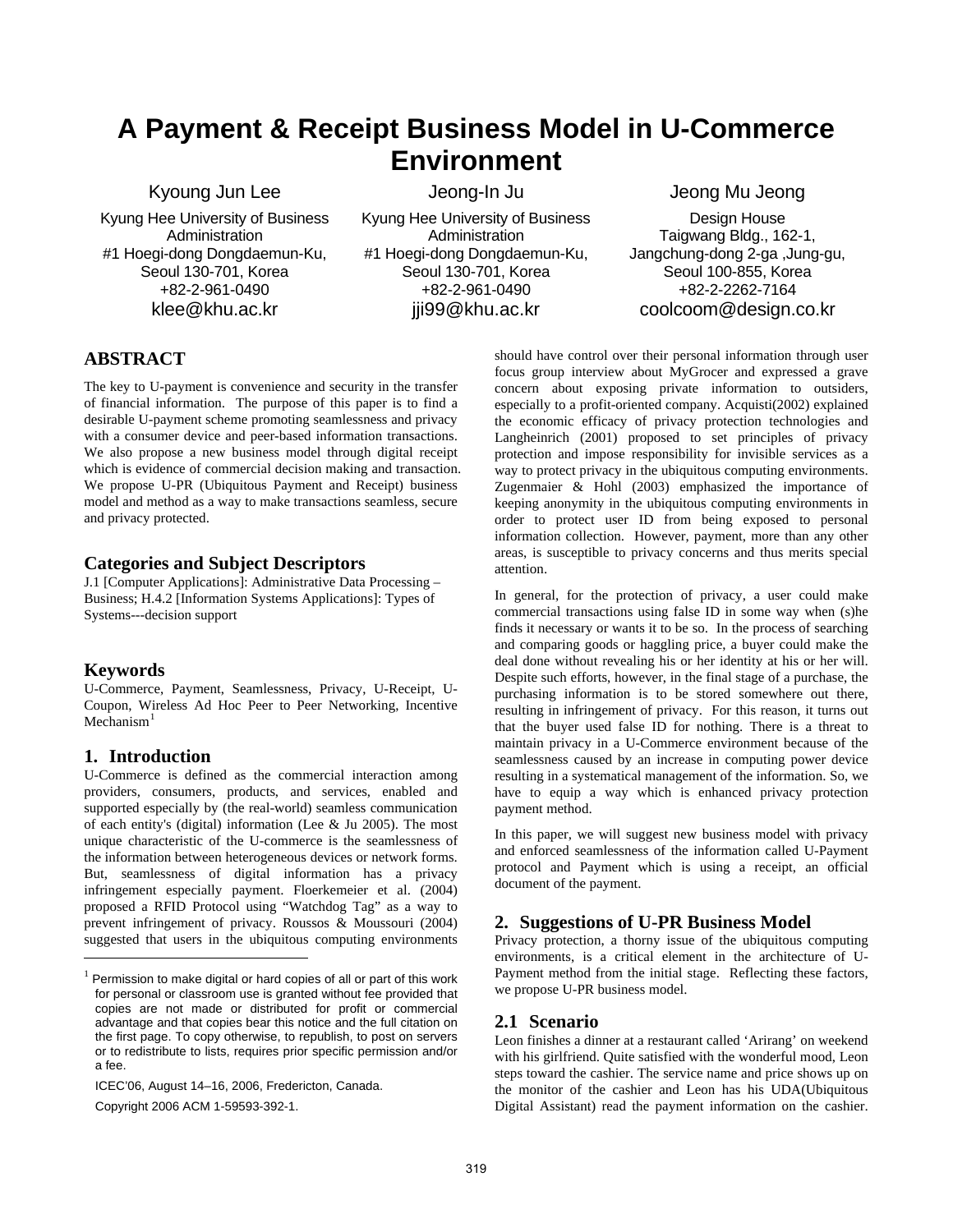The payment application runs on Leon' device and Leon confirms the payment through an authentication process. After a few seconds, the confirmation message mentioning money sent from Leon's account appears on Leon's device and the clerk also checks payee device showing transaction records.

After the payment, the payee device at the restaurant sends digital receipt to Leon's device. On the receipt Leon received, there was a list of dishes, prices, restaurant, map, etc and basic financial information. Then, Leon sees digital receipt (called U-Receipt) membership sign-up agreement page on the device. The owner of the store told Leon that if he signed up for the U-Receipt, he can deliver digital coupon to other acquaintances and also can gather mileages. Leon thinks that is not harm so agreed and the Leon's personal information for the membership is sent to payee device.

On Monday morning at work, Leon is chatting with his colleague Celline. While talking about the place called 'Arirang' that Leon went on last weekend, Leon recommends the place to Celline. Celline asked for the location. Leon sends the digital receipt by converting into digital coupon to Celline through Bluetooth networking and there are the location of the restaurant and 10 percent discount coupon in a form of U-Coupon. When Celline goes to 'Arirang', she could get 10 percent discount because of the U-Coupon. Leon receives 3 percent of Celline's dinner as an incentive by mileage.

# **2.2 Elements, Entities, and Architecture**

There are three kinds of elements related to the U-PR(Ubiquitous Payment and Receipt) business model as follows.

1) The payer device for gathering, processing, and storing the payment-related Information: In U-PR, the payment-related information is read in from the payee device to the payer-device. A part of the transaction ID(payer\_TID) is generated by the payer device and it is integrated with another partial transaction ID generated by the payee device. The integrated transaction ID(TID) became an equal, mutual and unique Transaction ID. The user authentication and payment are also processed by an application which runs on the payer device. Therefore, the payer device is the main element among the U-PR business model and possesses the largest amount of payment-related Information.

2) Payee device for generating the initial payment-related information through the input of the service ID or the product tag and generating a partial Transaction ID of the Payee(payee\_TID): After payment, a receipt information is generated to be transported to the payer device through the approval process of the Transaction ID.

3) Payer account and Payee account: The actual payment process is carried out between the two accounts. The accounts exchange the minimal amount of transaction information and do not monopolize payment-related information such as banks and credit card companies.

The payment process creates a new business opportunity by generating and exchanging a digital coupon(U-Coupon) from the digital receipt(U-Receipt) that the payer keeps. From the new business perspective, there are four kinds of economic entities as follows.

1) Payer (Referrer): Purchases products from the stores or uses services. Stores digital receipts on his/her device and sends those to potential customers in a form of U-Coupon.

2) Store: Product or service provider to customers. Payee devices are installed at each store and it confirms payment information, issues digital receipt and checks coupon information.

3) Potential Customer: Receives coupon form the referrer, which is generated from the digital receipt of the referrer.

4) U-Receipt Company: U-Receipt Company is a business leader of the business model and manages servers that stores digital coupon and digital receipt which is a payment information

The Figure 1 shows the system architecture of the U-PR business model and the detail procedure is summarized in Figure 2.



**Figure 1. U-Payment and Receipt System Architecture**

(0. Receiving a service or buying a product)

Phase 1. Payment

1-1) Payer device recognizes information such as product/service ID, price, encrypted payee ID, encrypted payee account number, and Payee\_TID

1-2) Transaction approval of the payer through an authentication process embedded on the device.

1-3) Payer device delivers the integrated transaction ID(TID) to the Payee Device and simultaneously requests payment and the TID to the payer bank

1-4) The price amount is transferred from the payer's account to payee's account.

1-5) Payer bank notifies the transfer to payee device(TID and transfer result)

1-6) Payee bank confirms the receipt of money to Payee device,

1-7) Payee device transmits digital receipt and generate digital receipt TID to Payer.

1-8) Payee device uploads the receipt ID and payer information to U-Receipt server.

1-9) U-Receipt server checks whether the payer is a member or not and if not, asks the payer to sign up.

1-10) Payer signs up for the membership.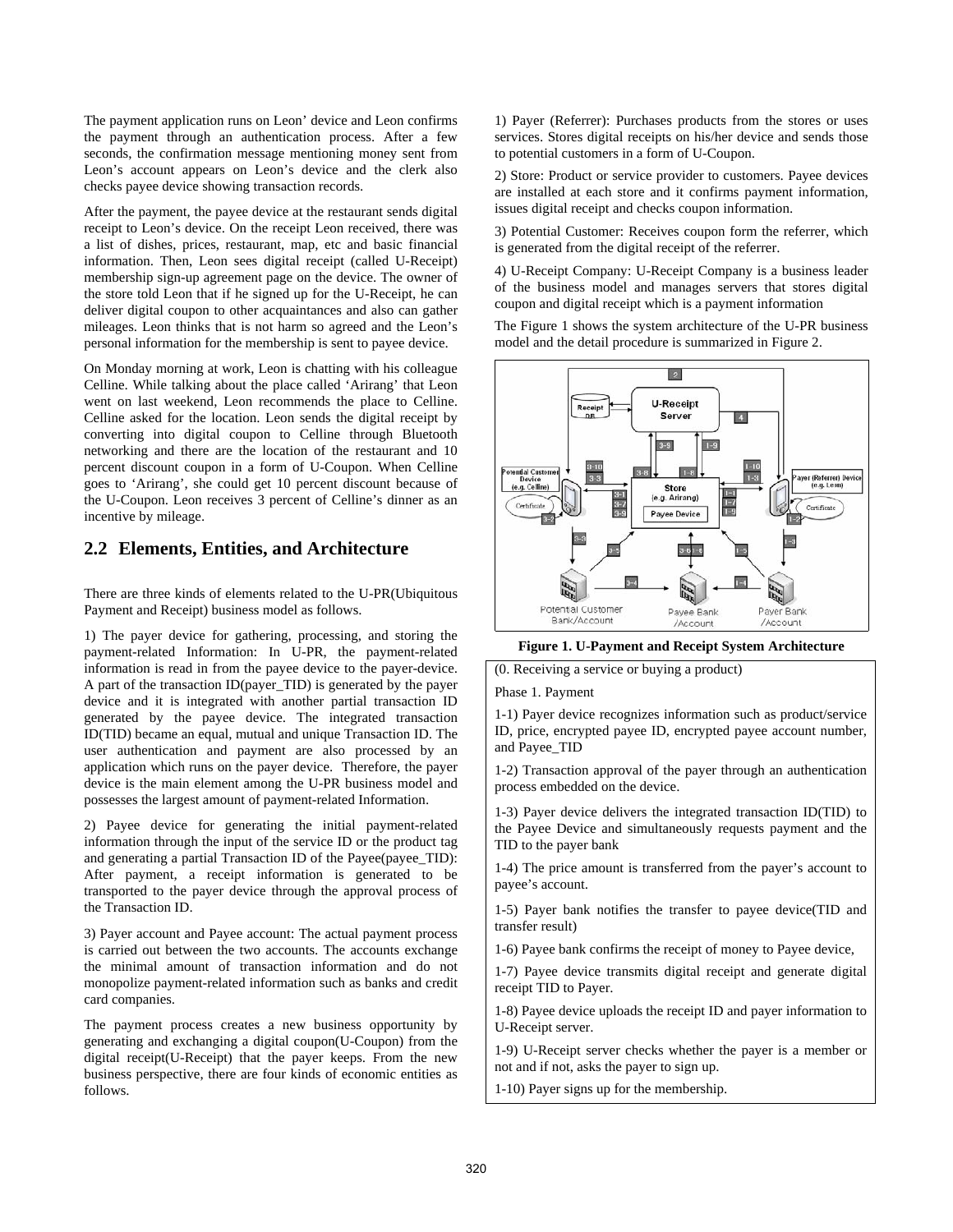| Phase 2. Recommendation: Digital coupon Transmission                                                                  |  |  |  |  |  |  |
|-----------------------------------------------------------------------------------------------------------------------|--|--|--|--|--|--|
| The Payer (referrer) sends U-Coupon transformed from U-<br>Receipt to potential customer's device                     |  |  |  |  |  |  |
| Phase 3. Potential customer: Repeat the Phase 1                                                                       |  |  |  |  |  |  |
| (This phase is almost the same as phase 1.)                                                                           |  |  |  |  |  |  |
| Phase 4. Provide Incentives                                                                                           |  |  |  |  |  |  |
| The potential customer uses the coupon that the referrer sent then<br>the referrer receives incentive from the store. |  |  |  |  |  |  |
| $\bullet$ . The contract of $\bullet$<br>$\blacksquare$<br>$\sim$<br>$\sim$ $\sim$                                    |  |  |  |  |  |  |

**Figure 2. Ubiquitous Payment and Receipt Procedure**

## **2.3 Information Possession of Each Entity**

Another feature of the U-PR business model is that it has an information possession structure in which the relevant entities possess the minimal payment information thus maximizing the protection of privacy. Payer device or payee device does not posses the other party's ID information and the payer account and payee account should not possess product list information as in Figure 3.



**Figure 3. Structure of Payment Information Possession**

The essential payment information for the payment process is as follows.

- 1. Payment Amount: Refers to the price information of a product or service. Refers to the total amount when there are a number of products and service.
- 2. (Encrypted) Payee Account number: The account number of the payee is the most important payment-related information required in the seamless payment process. This is encrypted and transported to protect the privacy of the payee.
- 3. Product List: When possessed by a party who is not the payer the individual product name can be a serious threat to privacy. Therefore, this information should be directly possessed by those who are involved in the payment.
- 4. Payer ID: Information required when confirming the payment of the payees in financial transactions between financial institutions.
- 5. Payee ID: Information required when confirming the payment of the payer in financial transactions between financial institutions.
- 6. Transaction ID: The unique Transaction ID of each transaction enables a payment and refund process to be executed using an ID for the relevant transaction without the Payer and Payee having to possess each other's ID. Such Transaction ID combines the information that is independently generated by the Payer and Payee.
- 7. Membership Information: The basic information of membership in U-Receipt Business (e.g. Name, Cell Phone Number, Address, etc.)
- 8. U-Receipt ID: The unique digital receipt number
- 9. U-Coupon ID: The unique digital coupon number
- 10. Store Information: Business name, telephone number, address, map, owner and more.

The important feature of the Figure 3 is that the payer account and payee account do not possess a product list and the payer and payee also do not possess each other's ID. A financial institution possesses the other party's ID for the transaction of financial information but since it is a third party in the payment process it does not possess information of the product list that might infringe on the privacy of the payer. In the case of buyer and seller, each financial institution that is involved in the payment and payment confirmation process may use a Transaction ID instead of exposing the IDs of the Payer and Payee to outside and prevent the leakage of privacy information such as the IDs of those participating in the transaction.

Also, potential customers only possess U-Coupon information (e.g. Business Name, telephone number, discount rate, etc) without the financial information of the referrer so the privacy of them is protected and U-Receipt company does not own financial information of referrer and potential customers.

Eventually, for the value of 'seamlessness' and protection of privacy to be provided by each payment, each entity should exist in a form in which the minimum payment information essential for payment is categorized. The overall U-Payment architecture should be designed so that the payer account and payee account do not possess the product list and the payer and payee do not posses the other party's ID. Furthermore, for this to be possible, Transaction ID orientation is recommended rather than a Payer ID oriented payment.

# **3. Analysis of the Business Model**

The scenario in the section 2 is on the customer's perspective and described in the focus of customer experience only to be understood by customers (Carroll & Rosson 1995). What is more, we could find out from the system perspective about information moving back and forth between servers, payee devices and user's devices. Now, we will talk about business model from perspective of business entity in detail.

In terms of proposing the business model, we will use representative researches from Timmers (1998), Mahadvan (1999), and Rayport & Jawosky (2001). Timmers recognizes business model from role and benefit of 'business actors', Mahadvan thinks of three 'flows' and Rayport & Jaworski emphasizes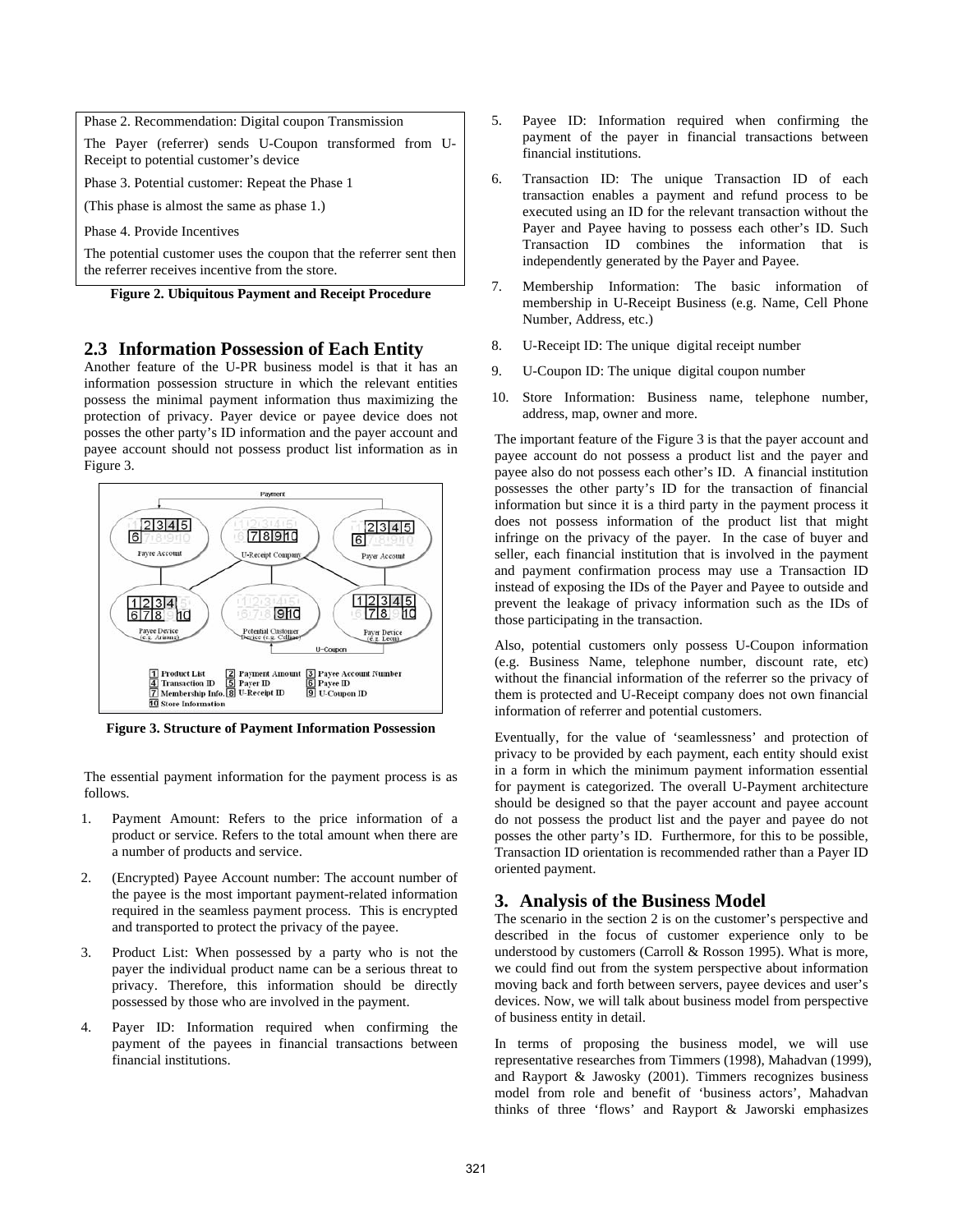'customer' among the actors. We will try to understand U-PR business model in detail from various perspectives based on these three definitions.

Timmers (1998) defines business model as 1) An architecture for the product, service and information flows, including a description of the various business actors and their roles, 2) A description of the potential benefits for the various business actors, 3) A description of the sources of revenues. Applying the definition business actors can be classified into four entities; U-Receipt Company, stores, referrer, and potential customers. Each role is as follows. U-Receipt company manages digital receipt and coupon. Stores issue digital receipt and recollect coupons. Referrer recommends to potential customers through viral marketing and issue digital coupon. Potential customers create new purchase and convert themselves into referrer.

The latent benefit that business actors will gain is as follows. U-Receipt company gains advertisement fee. Stores may get increase in revenue, referrer gets reward from incentives and potential customers may get a discount form the coupon. The Table 1 shows the relationship between business entities, roles and potential benefit the each entity would obtain.

| Entity                                        | Roles                                                                                    | Providing<br>Value                             | <b>Incentives</b>                           |
|-----------------------------------------------|------------------------------------------------------------------------------------------|------------------------------------------------|---------------------------------------------|
| U-Receipt<br>Company<br>(Business)<br>leader) | Gather stores, Manage<br>digital receipt/coupon,<br>adjust ad cost, manage<br>incentives | Provide<br>advantages<br>of viral<br>marketing | Ads profit                                  |
| <b>Stores</b>                                 | Appropriate ad cost,<br>Issue U-Receipt,<br>Recollect U-Coupon                           | Economic<br>benefit to<br>business<br>actors   | Increased<br>revenue                        |
| Referrer                                      | Issue U-Coupon                                                                           | Attribute to<br>commerce<br>activation         | Possibility<br>oť<br>economic<br>incentives |
| Potential<br>customer                         | Purchase by<br>recommendation.                                                           | Attribute to<br>commerce<br>activation         | Coupon<br>discount                          |

**Table 1. Who-What Table**

Mahadevan(1999) defined business model: unique blend of three streams critical to business. In the U-PR business model, value stream is about delivering U-Coupon that was U-Receipt to potential customer. A referrer sends potential customer to Ucoupon and then the potential customer gets the discount by the coupon. Finally the referrer obtains the incentive. Revenue stream is about sponsor paying the advertisement cost to the U-Receipt Company, Referrer paying the store, potential customer paying the store, and U-Receipt Company paying the incentives to the referrer. Last of all, logistical stream is about providing product/service to the referrer or potential customers.

Rayport & Jaworski(2001) defined business model as 1) Value proposition or cluster for targeted customers, 2) Marketspace offering (product, service & information), 3) Unique, defendable resource system, 4) Financial model. Applying Rayport & Jaworski's definition, the target customers of U-Receipt Company are stores that are willing to advertise. Mainly, for example, restaurant, hair shop, clothes shop are advantageous for viral marketing. The specification of the target is that people in their

20s or younger who do not have difficulties using digital receipt. The value proposition that U-Receipt Company will suggest is that revenue increase through viral marketing, from stores to referrer as an incentive, and discount to potential customer. The marketspace offerings to realize the proposed value include service that promotes the exchange of the digital information such as applications that support issuing the digital receipt. The unique and defendable resource system can be structured by network effect and that is obtaining the first mover advantage in the market with U-Receipt business item. Finally, financial model can be analyzed by advertisement costs.

# **4. Evaluation**

In this chapter, we will evaluate U-PR business model. First of all, we will compare our payment model to other payment methods, and then our receipt model to existing receipt/coupon model.

## **4.1 Comparison with Other Payment Method**

U-PR was designed to enhance seamlessness and protection of privacy in Ubiquitous commerce environment. The comparison of U-PR with other payment methods such as cash payment, credit card, and mobile payment will show how much the U-PR enhances the protection of privacy while improving seamlessness. The dimension of evaluation includes seamlessness, privacy, architecture, and PIB (Personal Information Base). We refine the seamlessness dimension into the two elements: transmission of payment information and generation of hyperlink. In addition, we refine the privacy dimension to five elements: information centralization, buyer identification, seller identification, product (service) information, and privacy protection mechanism.

Firstly, U-PR is in the higher level of seamlessness than cash payment, credit card, and mobile payment because U-PR assumes the mobile device can read information about product or service from the product itself or environment.

Secondly, in terms of information centralization, cash is very low as it does not save any information on the payer. Information centralization in mobile payment is high because the credit card company and the mobile Telco may save all of the payment information for later bill. There can be also information revelation in factors such as buyer identification, seller identification as the same reason. Meanwhile, U-PR saves minimum information of payer, payee, and bank.

Cash payment does include neither buyer identification nor seller identification. Cash payment does not involve saving product or service information and uses the receipt that the payer holds, which may create anonymities. In the case of mobile payments, the company keeps records of such transactions. U-PR does not hold any records of product/service information. In addition, privacy protection mechanism does not exist within cash or mobile payments, while U-PR's TID (Transaction ID) and PIB have the mechanism, making it much more dependable for privacy. So comparing with the other payment methods, U-PR maintains high seamless and guarantees enhanced privacy.

Thirdly, cash payment and U-PR have a peer-to-peer payment mechanism while credit card and m-payment have a client/server architecture saving a large part of commerce and payment information.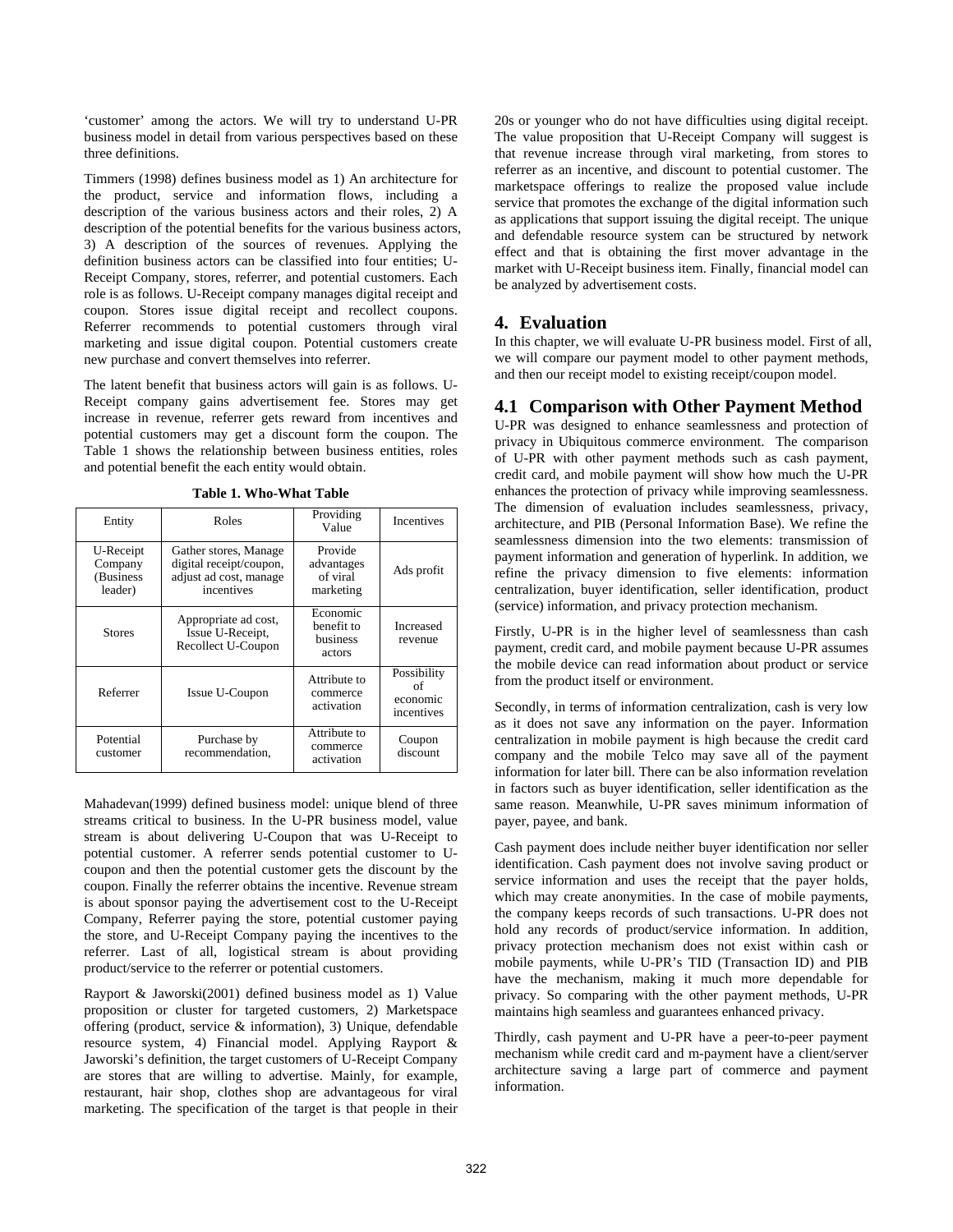|              |                                           | Cash                                             | Credit<br>Card                        | Mobile<br>Payment                     | U-PR                                                          |
|--------------|-------------------------------------------|--------------------------------------------------|---------------------------------------|---------------------------------------|---------------------------------------------------------------|
| Seamlessness | Transmission                              | Non-<br>existing                                 | Non-<br>existing                      | Low                                   | High                                                          |
|              | Hyperlink                                 | Non-<br>existing                                 | Non-<br>existing                      | Low                                   | High                                                          |
| Privacy      | Information<br>Centralization             | $I_0w$                                           | High                                  | High                                  | Low                                                           |
|              | Buyer<br>Identification                   | Non-<br>existing                                 | Revealed                              | Revealed                              | Protected from<br>Seller                                      |
|              | Seller<br>Identification                  | Non-<br>existing                                 | Revealed                              | Revealed                              | Protected from<br>Buyer                                       |
|              | Product<br>(Service)<br>Information       | High<br>Protected                                | Revealed                              | Revealed                              | Protected from<br>financial<br>institution                    |
|              | Privacy<br>Protection<br>Mechanism        | Inherent                                         | Non-<br>existing                      | Non-<br>existing                      | Transaction ID,<br>and Personal<br>Information<br><b>Base</b> |
|              | Architecture                              | P <sub>2</sub> P<br>Architect<br>ure<br>Possible | Client<br>/Server<br>Architectur<br>e | Client<br>/Server<br>Architectur<br>e | P <sub>2</sub> P Architecture<br>Possible                     |
|              | PIB (Personal<br><b>Information Base)</b> | Non-<br>existing                                 | Non-<br>existing                      | Non-<br>existing                      | Applicable                                                    |

The Table 2 shows the differences between U-PR and other payment methods.

Specially, m-Payment need more analysis compared with U-PR because, at a first glance, the two methods look similar. m-Payment is the type of transaction that uses device embedded with credit card chip so the payment method is almost the same as the credit card's. In addition, the payment method of m-Payment and credit card is server-based payment method which stores much private information. Therefore, the most outstanding difference between the credit card and U-PR is the perspective of privacy protection and the possible design of new receipt business model.

U-PR also enables the so called peer-to-peer payment where both the payment systems of payer and payee are integrated within an individual device. It suggests a way of safe transactions between a seller and a buyer whose IDs are not exposed through the use of Transaction ID in the flow process of payment information.

#### **4.2 Comparison with Electronic Receipt**

In this section, we will evaluate the relative value of the U-Receipt through comparison with paper and electronic receipt.

#### *Paper and Electronic Receipt*

The receipt that most widely common in use is a paper receipt. Paper receipt is for the use of change or refund and if not, discarded. On the other hand, electronic receipt is to cover the inefficiency of the paper receipt and gaining its popularity. For example, it is used as a proof of purchase from the internet Ecommerce. Electronic receipt is automatically saved on the server so there is no need to keep the receipt but it is not easy to inspect all the integrated commerce information. Also, as all of the information is restored at the server, there is a possibility for privacy to be infringed. However, U-Receipt can bring the effect of reducing the cost of paper receipt to business entities and

supports systemized information restoration resulting in cutting down the commerce information management costs.

#### *Paper Coupon & Electronic Coupon*

Coupons also can be distinguished from the paper one to the electronic one. The reason that issuing a coupon is to promote more purchase using discount strategy and more and more people are using it. Most of the people use paper coupon, struggling from collecting and storing. Electronic coupon is provided in a form of event at an e-commerce site, valid during the certain time limit suggested by the membership level or a downloadable from the mobile.

In the case of U-Receipt, it is more information-controllable and convenient to the users compared to paper coupon and the functions of recommending and protecting privacy is enforced compared to electronic coupon. The figure below is a comparison value curve of U-Receipt with paper receipt, electronic receipt, paper coupon, and electronic coupon.



**Figure 4. U-Receipt Value Curve**

Comparing paper receipt, electronic receipt, paper coupon, and electronic coupon with U-Receipt, paper/electronic receipt does not support recommendation or advertisement and paper/electronic coupon does not aid commerce information management function. Paper receipt and coupon are volatile so personal information is easy to access however, it is difficult to store and manage. Considering every aspect mentioned above, U-Receipt business model proposes relatively overwhelming value.

### **5. Related Works**

Nokia NFC is equipped with smart card chip inside the cellular phone and it is designed to contactlessly transact using 13.56MHz. Representative functions are payment and ticketing (e.g. Parking, Canteen, Bus tickets, Movie tickets, Ski Lift) and designed with Java language application. The similarity between Nokia NFC and U-PR is that both are designed to pay by mobile device and the difference is that Nokia NFC embeds smart card ship in the device that follows the method of credit card type.

Felica, a wallet cellular phone from NTT DoCoMo, is a financial cellular phone service which is quipped with Felica from Sony and provides management of transportation, distribution, and finance related personal information. Moreover, a service that integrates cellular phone and Suica, digital season ticket of JR is performed. The fact that type of transaction is not a type designed for users' privacy protection can be regarded as a difference with U-Payment.